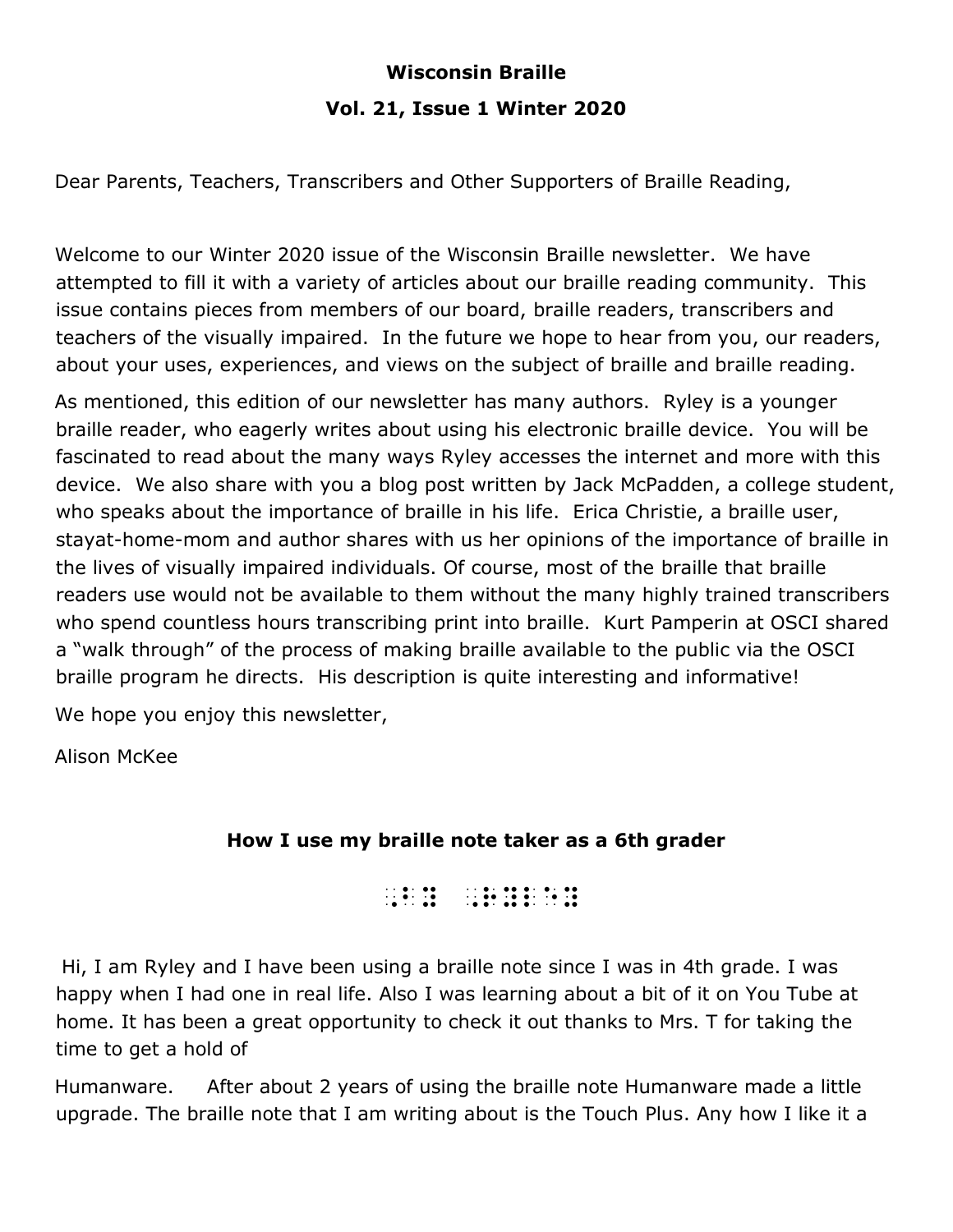lot it has many new features that the original didn't. Now I will be going in to what I like about using my braille note.

 I like using some of the applications because you can download third party apps on here and there are apps like other accessibility stuff on regular tablets but this one is a little bit better. Because it is kind of like a tablet but with a twist. It has a braille display and a accessibility voice. But what else can you do on this fancy device you might ask? Well when you need the Internet the Braille Note has got you covered. With these sources you can use Keyweb or normal Google Chrome you can use the Internet. But can it take pictures? Well the answer is yes it can take pictures there is a camera to take pictures and it can take some videos too. Now I will talk a little about ways I use my Braille Note. device.

 Now here are the ways I use my Braille Note. I use my Braille Note for stuff like writing Google forms in this app called Google Classroom. My teachers send me some assignments and I fill them out using the Braille Note. I also use it for writing documents like this one for example on Keyword. But the most important thing I use it for is my project. I can find links on here then I can fill out the documents. Those are the ways I use my Braille Note.

 This Braille Note is super fun once you know it. But when using it it is super fun. I would never ever forget about this Braille Note taker.

Thanks for this piece goes to CESA 12, Teacher of the Visually Impaired, Mary Theivagt

## **OSCI Braille, Its Functioning and How It Supports WisBrl**

## **By Kurt Pamperin**

In July of 1997, as a progressive approach to inmate rehabilitation and solving a rapidly escalating need for high quality educational braille material for the blind and visually impaired community, OSCI (Oshkosh Correctional Institution) Braille was formed.

Following the structure of other prison-based braille programs, OS-

CI was conceived and implemented by David Hines, (retired); Judy Smith, OSCI Warden (ret.); and Mary Ann Damm and Constance Risjord, pioneering members of *WisBraille Inc.* David Hines oversaw the day-to-day running of the program at the prison. Mary Ann Damm and Constance Risjord, residents of Madison, made regular trips to Oshkosh to train the first six inmates in braille transcription. This was the pilot group. During that pilot year one book was transcribed. Since that first pilot program was launched in 1997 OSCI Braille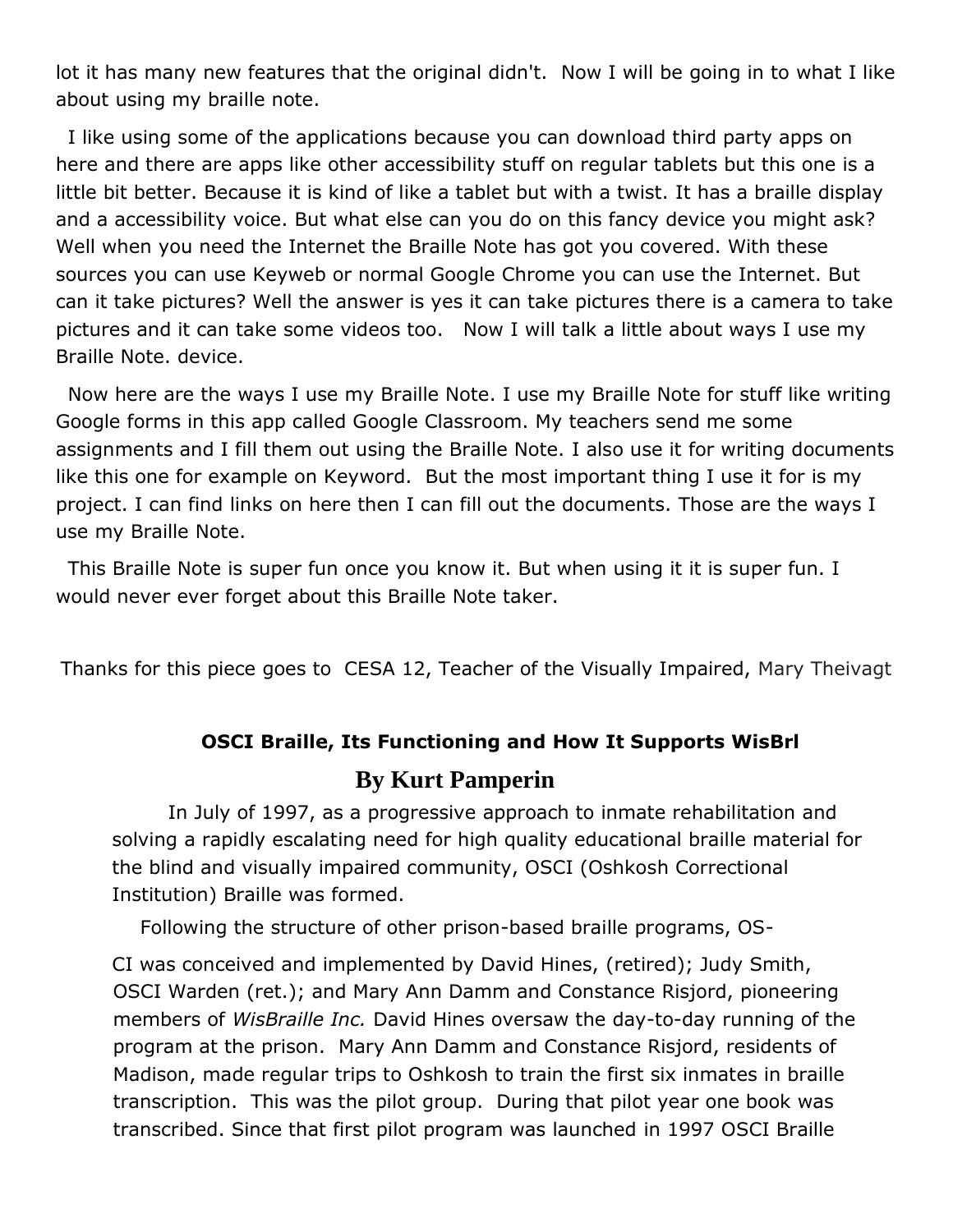has become a very active and prosperous braille production program. It is now under the leadership of Kurt Pamperin.

The braillists at OSCI are certified in Literary braille, formats, music, and math (Nemeth). As such, they have produced braille, on request, for individuals, businesses and organizations across the country. On the educational front, OSCI Braille has produced textbooks for grades K-12 in all subject areas: college textbooks (advanced courses in math, economics, statistics, and biology), university class lectures and study assignments, and maps and miscellaneous tactile graphics for use in classroom settings. For the private sector, OSCI Braille has produced state proclamations, hotel directories, meeting agendas, miscellaneous forms, manuals for state agencies, business cards, and done custom embossing assignments.

**FROM THE EDITOR:** OSCI Braille has played a key role in helping *WisBraille* achieve one of its missions: to promote braille literacy in Wisconsin. *WisBraille Inc.,* supported by a generous grant from the Glen Stacey Fund, annually provides a select list of free braille books to Wisconsin blind children. OSCI Braille provides the transcription, embossing and other production services for this annual offering. Over 6,000 copies of 304 titles have been distributed since the *WisBraille* book project began. Without the services of OSCI Braille, *WisBrl* would not be able to complete its mission of promoting braille literacy here within the state.

# **Introducing Erica Christie**

Hello there!!

My name is Erica Christie! I am a twenty-six-year-old Wisconsin resident, and I am honored to be able to share my opinions, experiences and concerns about braille with our readers. I am a UW-Whitewater graduate with a degree in Spanish Education and a double-minor in French Education and speech pathology. After college I worked as a speech therapy aid but now I am a stay-at-home mom working on raising my family and finishing writing a novel. Braille has made my dream of being an author possible and I am grateful for the time and privilege I am able to dedicate towards writing.

In my spare time (when I have any) I love watching movies, going for walks and spending time with family and friends. I am a social butterfly by nature and enjoy helping people, hanging out and having a tall glass of wine on a Saturday night. One day I hope my novel will be published and prosperous, so that I may take my family on book tours and travel to see the world.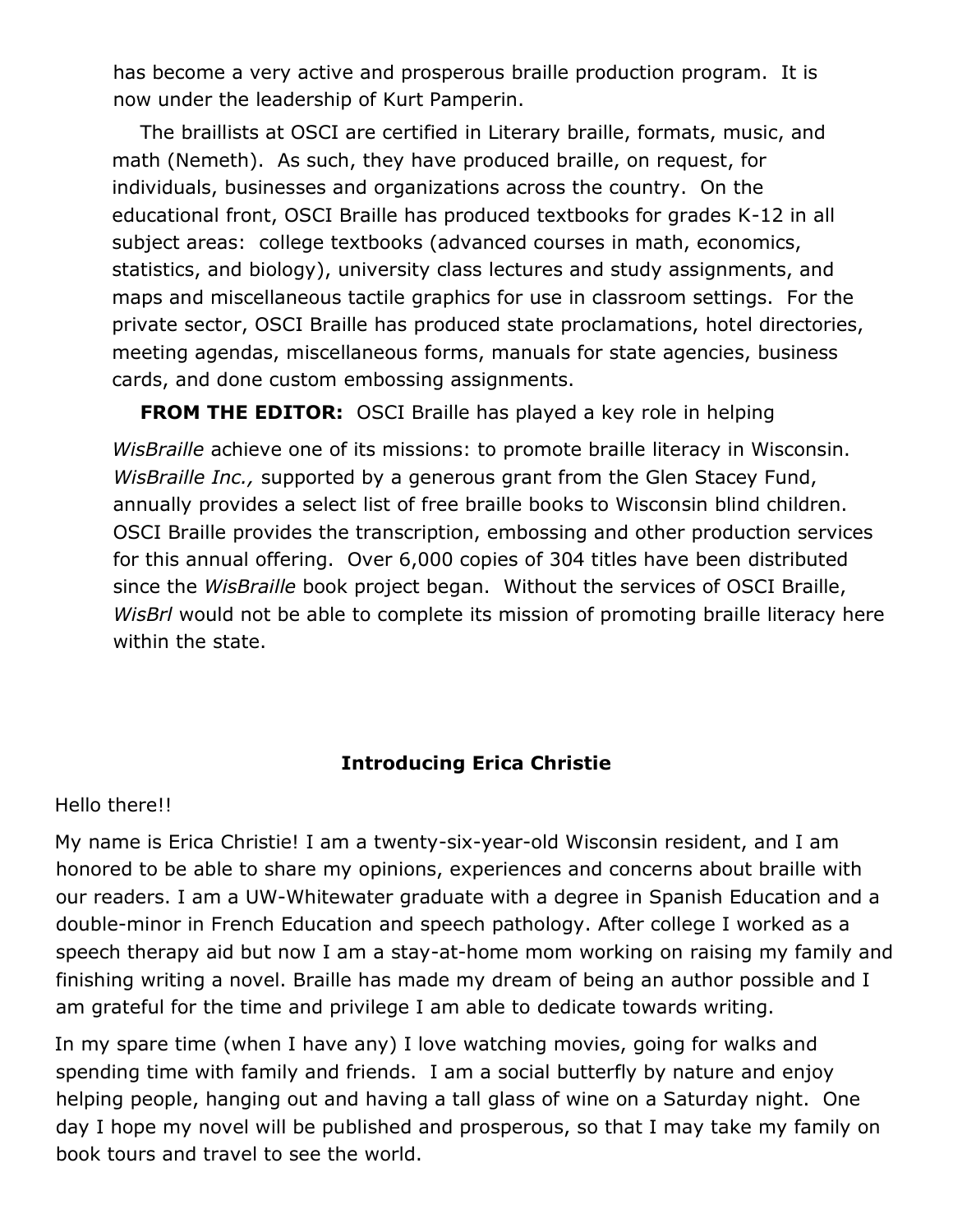Thank you again for the opportunity to express myself in this newsletter. I look forward to you all getting to know me better as my thoughts, beliefs and ideas shine through in articles and writing.

Bless it be, and stay wise.

## **Braille, the Gift of Independence**

By Erica Christie

 In this modern, twenty-first century world, technology is everything. Computers entertain our children, run our lives and foster 80% of our social interactions. Cell phones host our calendars, provide applications for banking, and enable our youth to be crippled by instant gratification. When a person wants to break away from the screen, feel a paperback book's pages turning in their hands, they are questioned, berated, and judged.

 The evolution of technology isn't all bad, however. Modern advancements have allowed the disabled citizens of the first world a better chance of succeeding. Electronic implants have helped the deaf to hear. Powered wheelchairs have given mobility to those who cannot walk. High quality cameras, artificial intelligence, and electronically accessible materials have granted the blind with information and resources far beyond anyone's wildest dreams.

 Braille in and of itself has evolved with the times. A new braille code has been instated to include symbols and language of the ever-growing internet. Electronic tablets have been constructed to allow braille books to be downloaded and translated with ease.

 These same tablets can transcribe websites into braille, providing the blind youth equal access to social media, intellectual research and leisurely perusable web pages.

 Yet, braille is fading. Braille users are becoming as rare as the people who prefer hard cover books. Some people attribute this to laziness. Some attribute it to flaws in our education programs. Some blame the parents of our blind youth for not electing to teach their children braille. Learning braille takes discipline, time and energy most people in this fast-paced society are not willing to give.

 Perhaps it is a combination of all those things. Perhaps braille is fading out because people don't understand it's importance. Parents of children in school are thrilled and expectant that their sighted children learn to read independently. Yet, parents don't wish the same of their blind sons and daughters. They think technology will save them. They believe their children don't need to learn such an archaic form of communication, but they are wrong.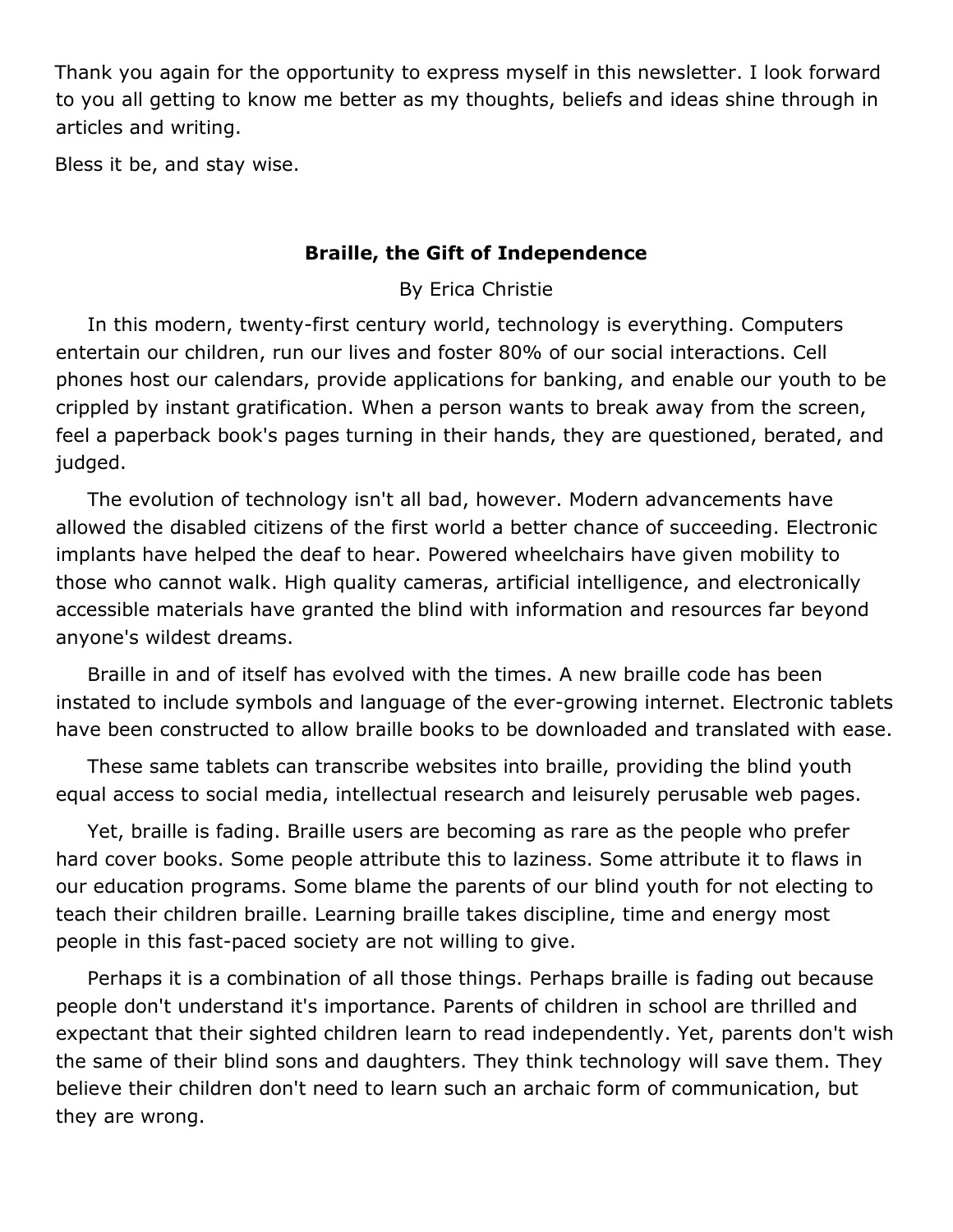Braille gives us independence. It gives us a form of self-expression. It allows us to read classic literature, communicate on the world wide web, and maintain normalcy in a world not so normal. Braille allows us to sort our mail and order food in restaurants. Braille will be there in paperback books and on cardstock pages when technology finally fails us. Audio books, voice over software and the eyes of others foster a false sense of security, manipulating our community to believe braille is not important or useful. This way of thinking is detrimental to how far we have come as successful blind people of the world.

 I implore you to teach braille to your children. I beg you to save the legacy of Louis Braille and all he stood for. Teaching our children braille will unleash their inner strength. Teaching them braille is the first, and most crucial step to showing them they can do anything they set their minds too. Give your children the gift of braille, and you will give them the gift of life, independence, and the world.

## **Wisconsin Braille Welcomes New Board Member David Grulke**

David Grulke was born in Madison, Wisconsin in 1968. He grew up on a farm 5 miles east of Sun Prairie. During 7th-12th grade David attended the Wisconsin School for the Visually Handicapped (WSVH), now known as the Wisconsin Center for the Blind and Visually Impaired (WCBVI) in Janesville. David has multiple disabilities, but lives in his own apartment, independently, with the help of his wonderful caregivers who make it all possible and does volunteer work when he is able to fit it into his busy life. David attends board meetings in person and remotely, via speaker phone. He has been a Wisconsin Braille Board member since April 2019.

Welcome, David. We greatly appreciate your service.

## **Braille Corner**

,brl ,corn]

## **Article Correction**

In our last issue of Wisconsin Braille (Vol. 20, Issue 3: Fall 2019) The Braille

Corner article *TEST YOUR BACK TRANSLATOR* had an error.

The sentence that was incorrectly published was: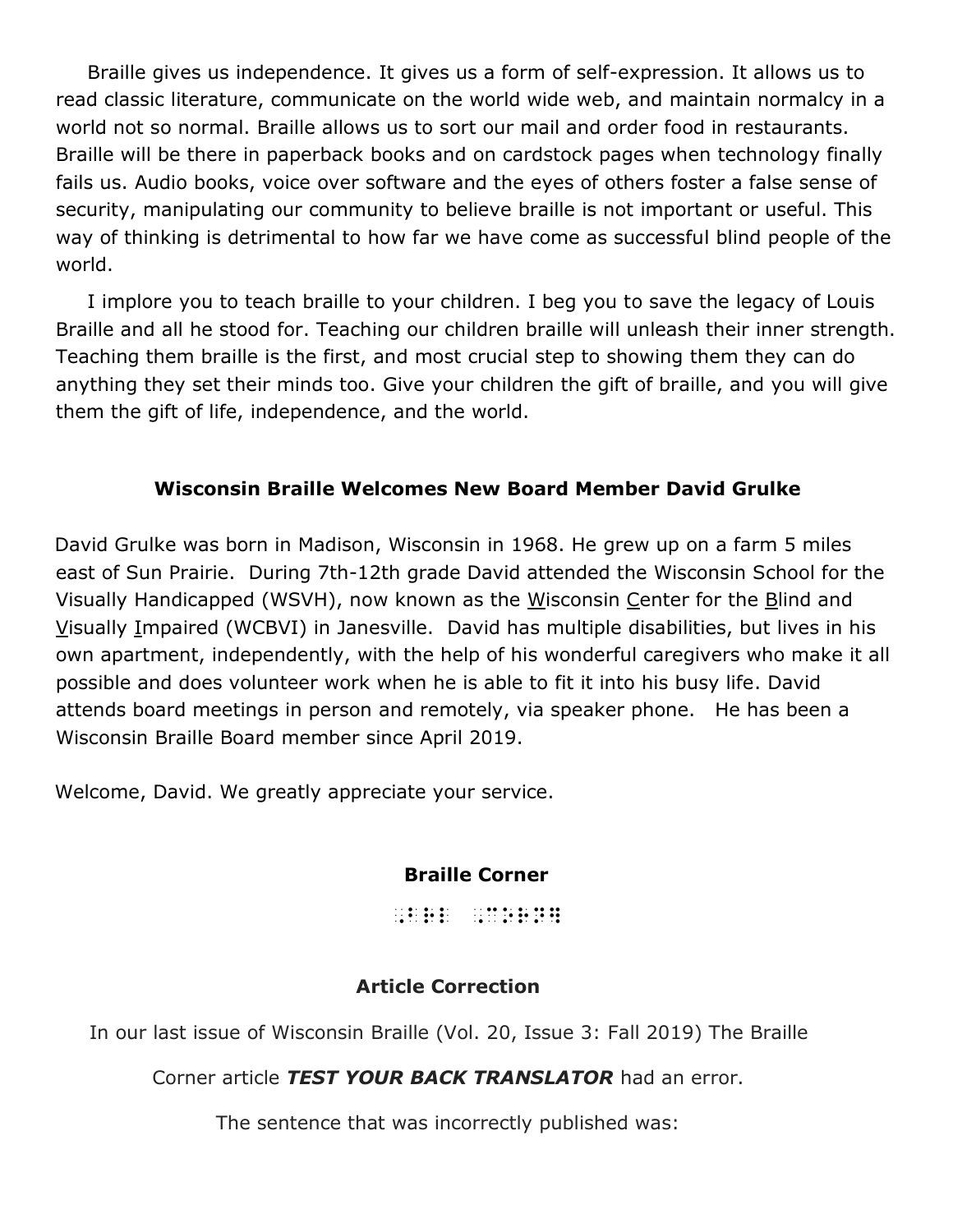the Second World War<sup>2</sup> 1939–1945.<sup>3</sup>

, second de de da da linea e al de da linea e al secondario de la da edición de de la da de la da da.<br>1993 - Al de la da da linea de da da de linea de la de de linea (m. 1995).<br>1994 - Linea de les linea de da da linea da l

## **It should have been:**

the Second World War<sup>2</sup> 1939–1945.<sup>3</sup>

! ,second ,\_W ,W>;9#B #AICI,-#AIDE49#C

## **A Perspective On Being a Young Braille Reader**

*The following story was first posted by Jack McPadden on the Inside NBP blog on December 12, 2019. This story was written as a fund-raising tool for National Braille Press's Children's Book Club, and we believe it speaks well to experiences we hope all braille-reading children are privy to by way of being connected to the Wisconsin Braille free braille book project. For more information about our free braille book offerings please visit: wisbrl.org and click on the "book project" link. Here is Jack's story:* 

#### **My Life as a Braille Reader** By Jack McPadden

When I was two years old, my mother and my Teacher of the Visually Impaired (TVI) acquainted me with braille by placing embossed braille in front of me. By age three, I learned how to read and write short words in braille. One of the first words that I ever wrote on the braille writer was "cab." Slowly, as my TVI instructed me as to which dots to press, I understood how to produce for myself the very same braille that I had learned to read. To this day, my family still keeps and treasures the half sheet of braille paper with that one word, "cab," which I brailled sixteen years ago.

 Throughout preschool and kindergarten, my braille instruction progressed to encompass reading and writing my name and larger words. Just as children with sight began to open and read aloud their first print books, I too got to select a braille children's book from NBP's catalogue and, with care, trail my fingers across the pages. "I can do it," I would read aloud to my mother from an uplifting, beginners children's book. "You can do it too," I would continue. I particularly enjoyed reading aloud the books from National Braille Press's Children's Braille Book Club, among them *Green Eggs and Ham*, by Dr. Seuss; the Froggy series, including *Froggy Goes to Bed* and *Froggy Eats Out*; *Noodle*, a story about a long dachshund; and books from the Curious George series. Braille afforded me the same access to literature and opportunities for success as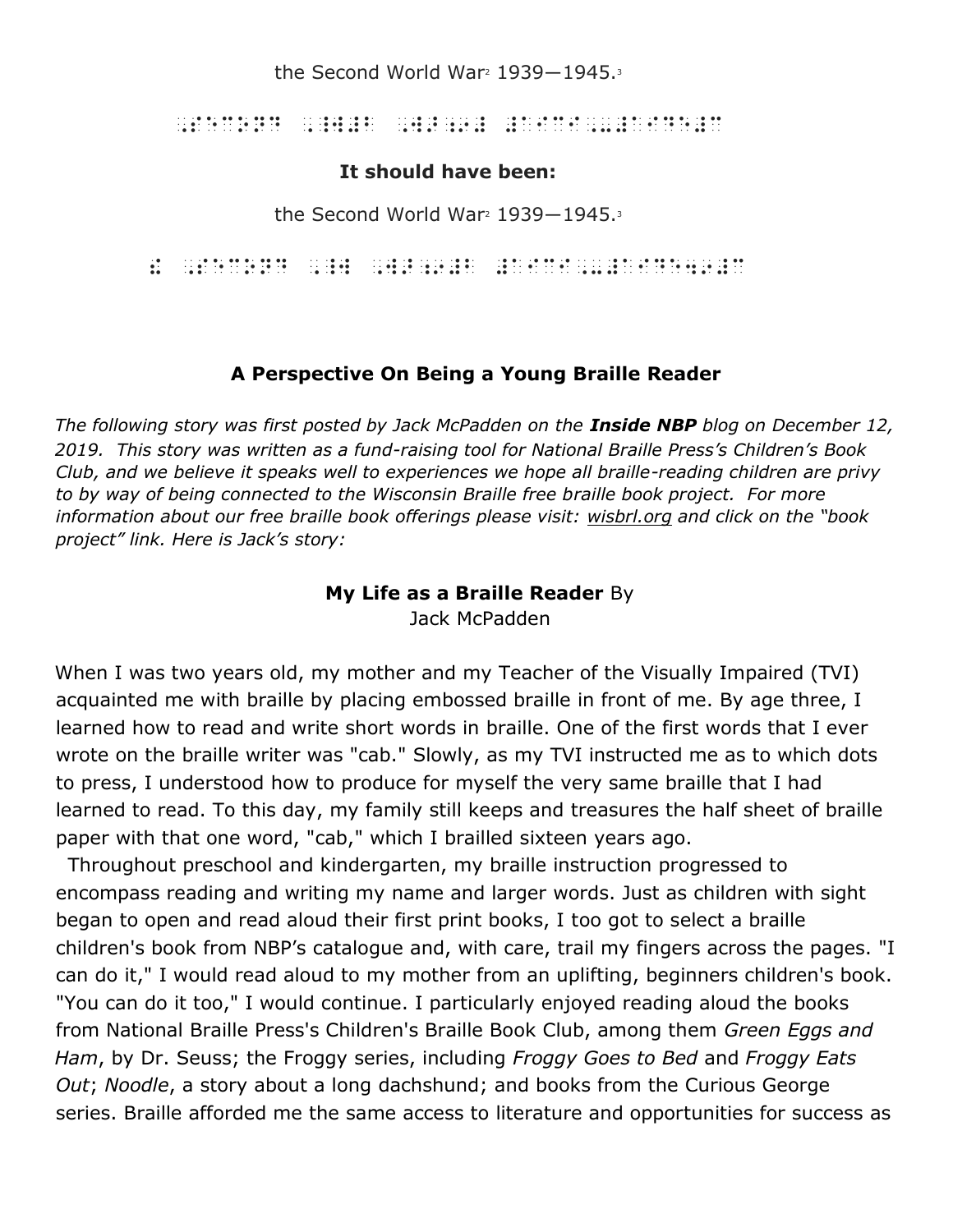my peers. Your donations to NBP have helped shape my education and love of reading; thank you!

 In the classroom, textbooks produced by National Braille Press ensured that I had the same materials as my peers and could engage in the day's lessons independently. That independence carried on outside the classroom, where braille has proved integral in my enjoyment of activities such as reading news articles, accessing social media applications, and volunteering to organize fundraisers for dog rescue organizations. Just as it has been in the past, braille will undoubtedly prove essential to me in the future. Currently, National Braille Press is converting into braille a statistics textbook that I will require in the fall. Without this textbook, I could not succeed in this course, which is required for my major in psychology, and thus my future career. I can honestly attest that your generosity helps our future by providing access to the printed word. Thank you for making this equality possible for me and thousands of children, students, and adults who are blind. I hope you can continue to help pave the path for literacy.

#### **Please Join Us For Our Next Board Meeting on March 21, 2020** Braille

Library and Transcription Services 6501 Watts Rd., Suite 149, Madison (Take the Gammon Rd. exit ramp on Hwy. 14/18) 10:00-12:30 (Business Meeting) 1:00-2:30 (Annual General Membership Meeting) Our meetings are always open to the public.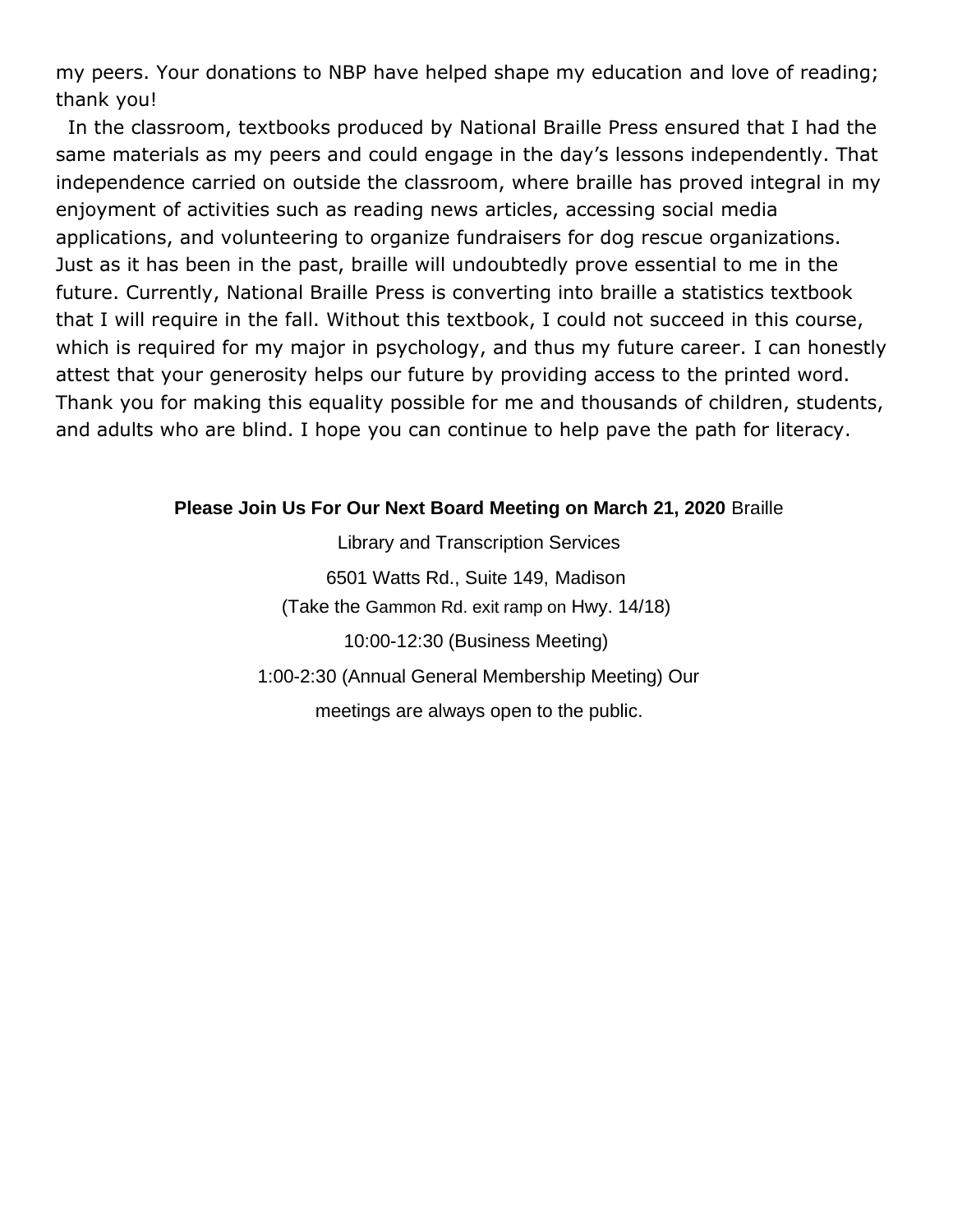# **Wisconsin Braille Board of Directors Nomination Slate 2020-2022**

**Secretary**: **Treasurer**: Cindy Collins (2019-2021)

**Officers President**: **Vice-President**: Sandy Adams (2020-2022) Leanette Dieck (2019-2021) Linda Bailey (2020-2022)

#### **Directors**

Kurt Pamperin (2019-2021) Judith Sherry (2020-2022) Connie Risjord (2019-2021)

David Grulke (2019-2021) Alison McKee (2020-2022) Faith Kelly (2019-2021) Kevin Jones (2020-2022)

The election of these nominees will occur during the afternoon general Membership meeting, starting at 1:00. Nominations are still open for an additional three directors.

**Contributors to this issue are: Sandy Adams, Erica Christie, Cindy Collins, David Grulke, Jack McPadden, Kurt Pamperin, Ryley and Mary Theivagt** 

#### **Membership Form**

#### **Indicate your membership level below**

Regular membership, annual dues \$10 \_\_\_\_ Sustaining membership annual dues \$30 Lifetime membership \$200 \_\_\_\_\_ Additional donation \$30 \_\_\_\_

#### **Total amount enclosed**

Check ( ) cash ( ) money order ( ) Donations to *WisBrl* are tax exempt.

# **Personal Information**

**NAME: \_\_\_\_\_\_\_\_\_\_\_\_\_\_\_\_\_\_\_\_\_\_\_\_\_\_\_\_\_ ADDRESS: \_\_\_\_\_\_\_\_\_\_\_\_\_\_\_\_\_\_\_\_\_\_\_\_\_\_\_** 

**\_\_\_\_\_\_\_\_\_\_\_\_\_\_\_\_\_\_\_\_\_\_\_\_\_\_\_\_\_\_\_\_\_\_\_\_ PPHONE: \_\_\_\_\_\_\_\_\_\_\_\_\_\_\_\_\_\_\_\_\_\_\_\_\_\_\_\_ E-MAIL: \_\_\_\_\_\_\_\_\_\_\_\_\_\_\_\_\_\_\_\_\_\_\_\_\_\_\_\_\_** 

**2020:** ( ) New member ( ) Renewal